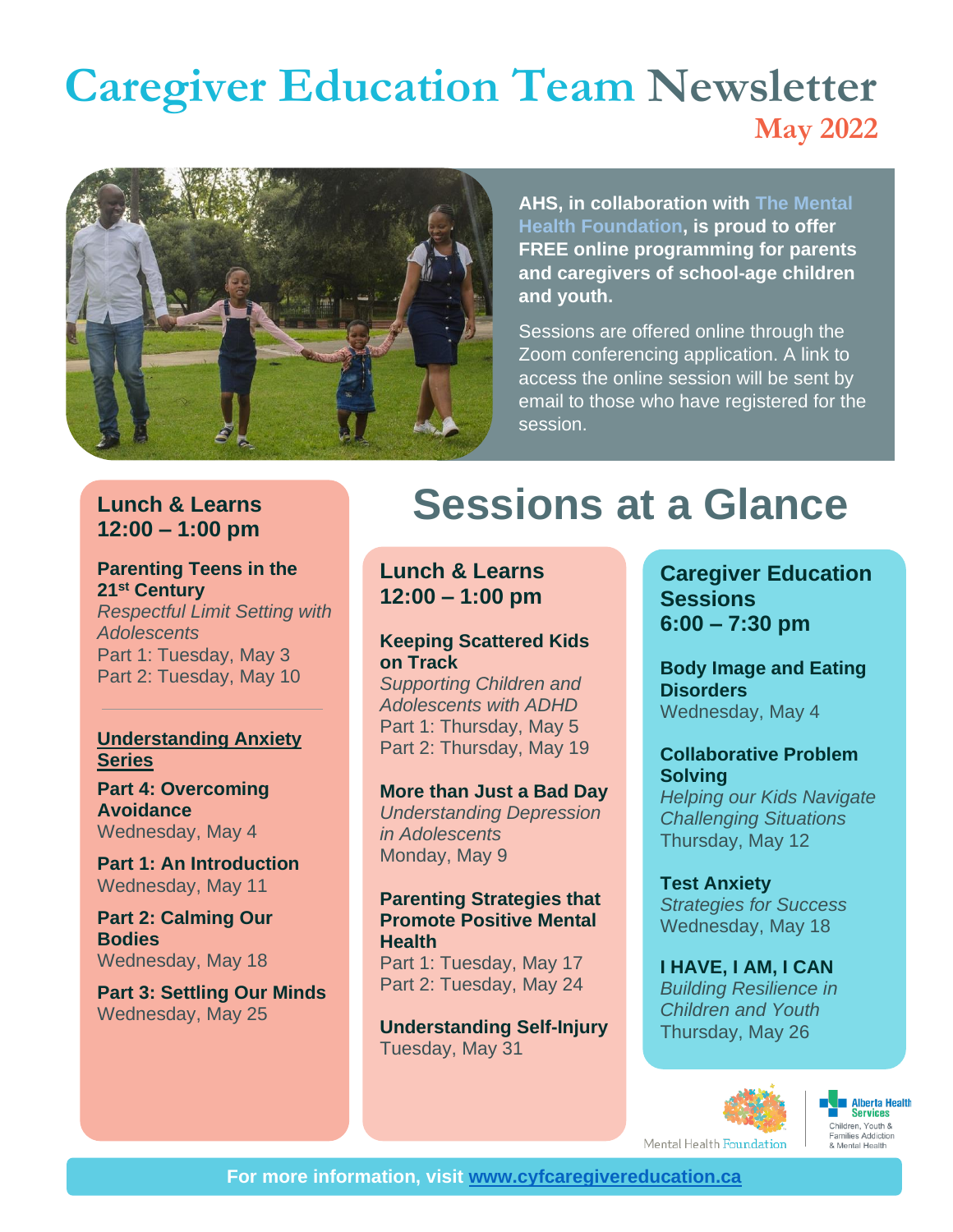# [Caregiver Education Sessions](https://www.surveymonkey.com/r/CaregiverSessionsONLINE20202021)



These free 90 minute online sessions are intended to provide parents, caregivers, teachers, and community members with introductory information regarding mental health challenges that can affect children and youth.

# Body Image and Eating Disorders

Struggles with self- esteem, body image and weight control are a common concern for both girls and boys. This session will explore some of the reasons behind these struggles, provide information on disordered eating and eating disorders, as well as discuss strategies for supporting teens towards healthier perspectives and habits.

### **Date: Wednesday, May 4, 2022**

Time: 6:00 – 7:30 pm For caregivers of youth grades 7-12 for adults only

## Collaborative Problem Solving **Helping our Kids Navigate Challenging Situations**

In this session from our 'Mental Health and Resiliency' Series, we will explore ways that parents can foster effective problem solving in their child through empathy, clear communication, and collaboration in a way that reduce struggles when challenges arise.

#### **Date: Thursday, May 12, 2022**

Time: 6:00 – 7:30 pm For caregivers of children and youth grades K-9; for adults only. **May 2022**

## **Registration**

Sessions are offered online through the Zoom conferencing application.

A link to access the online session will be sent by email to those who have registered for the session.

**To register, click [HERE](https://www.cyfcaregivereducation.ca/virtual-education) or go to:**

**[www.cyfcaregivereducation.ca](http://www.cyfcaregivereducation.ca/)**

## **Parent Feedback:**

"Really enjoyed the session today. The speakers are very engaging and knowledgeable and allowed us to provide feedback and stay connected within the discussion."

"I am grateful that you provided the opportunity for this learning."

"This was my first webinar with you, but it won't be my last. Excellent information."



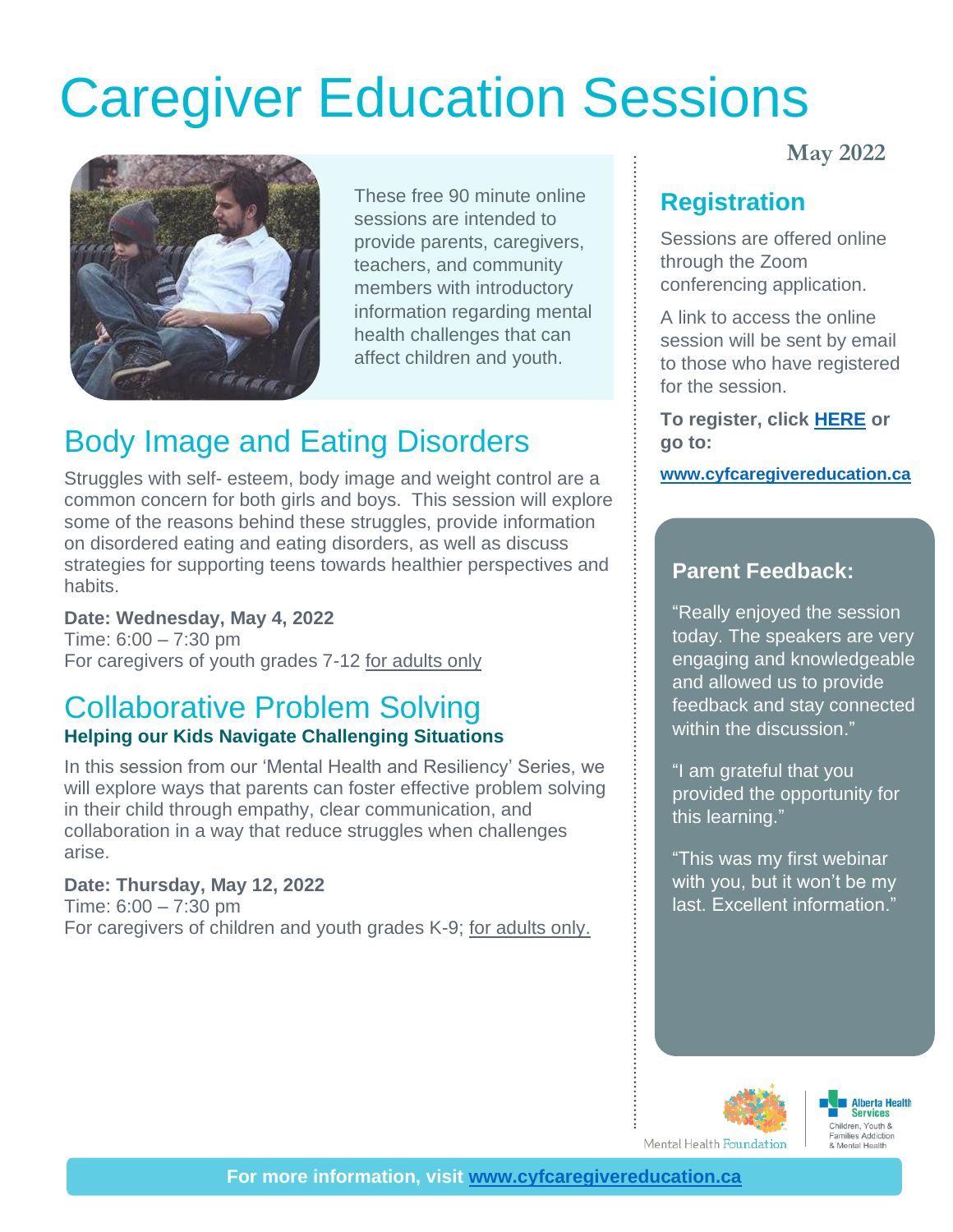# [Caregiver Education Sessions](https://www.surveymonkey.com/r/CaregiverSessionsONLINE20202021)



These free 90 minute online sessions are intended to provide parents, caregivers, teachers, and community members with introductory information regarding mental health challenges that can affect children and youth.

## Test Anxiety **Strategies for Success**

Does your teen prepare for exams only to freeze up during the test? Test and performance anxiety are very common among students. This session will help teens learn how to succeed despite their anxiety and help caregivers support their teens to reduce test anxiety.

## **Date: Wednesday, May 18, 2022**

Time: 6:00 – 7:30 pm For caregivers and teens grades 7-12 to attend together.

## I HAVE, I AM, I CAN **Building Resilience in Children and Youth**

In today's world, our children need to feel supported, resourceful, and equipped so that they can foster resilience and 'bounce back' from life's challenges more effectively. In this session, we will look at foundational strategies that help children and youth to engage with supportive relationships and communities ("I have!"), identify their internal strengths and abilities ("I am!"), and access practical skills ("I can!") to help them cope through daily stressors and work towards positive goals.

### **Date: Thursday, May 26, 2022**

Time: 6:00 – 7:30 pm For caregivers of children and youth grades K-9; for adults only. **May 2022**

## **Registration**

Sessions are offered online through the Zoom conferencing application.

A link to access the online session will be sent by email to those who have registered for the session.

**To register, click [HERE](https://www.cyfcaregivereducation.ca/virtual-education) or go to:**

**[www.cyfcaregivereducation.ca](http://www.cyfcaregivereducation.ca/)**

## **Parent Feedback:**

"The session was delivered very well, and my teen enjoyed the interactive aspects of it a lot."

"I enjoyed this. I hope to join more of these."

"This session was so helpful - the presenters were relatable and gave practical advice."

"Virtual delivery is so convenient. The presenters did a wonderful job, and were very knowledgeable. Thank you!"

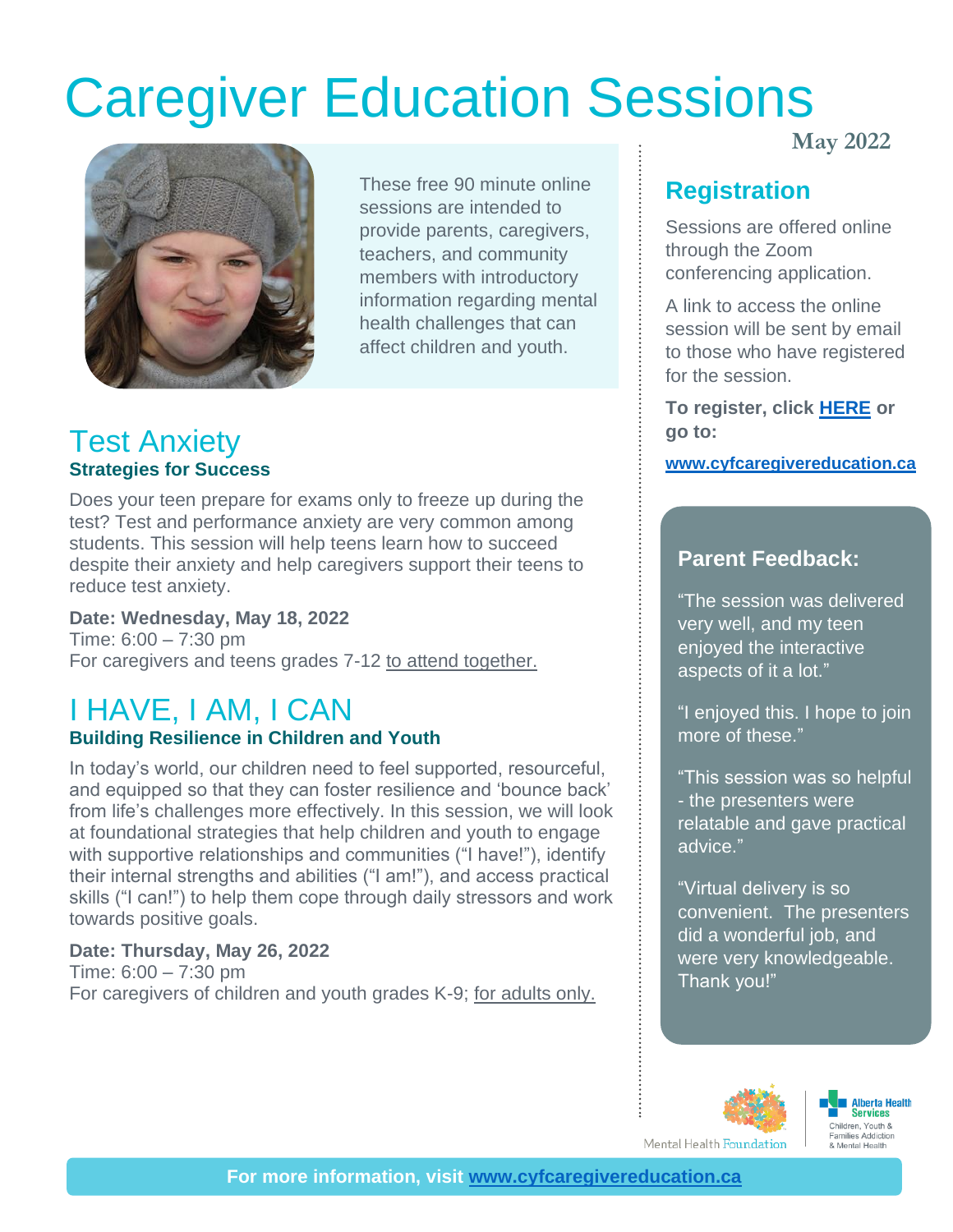# [Lunch & Learn Webinars](https://www.surveymonkey.com/r/LunchandLearnONLINE202020201)



These free 60 minute sessions are intended to provide parents, caregivers, and community members with information regarding mental health challenges that can affect children and youth. When topics are presented as a series, participants can attend one or all sessions.

# Understanding Anxiety Series

These sessions will help caregivers better understand the difference between their child's normal worries and anxiety that is no longer productive. Signs that a child or adolescent is experiencing problems with anxiety will be discussed and strategies for reducing the body's stress responses, negative thinking traps, and anxious behaviours will be shared.

This month, we conclude our previous series with Part 4 on Overcoming Avoidance and begin the series again with Part 1, our introduction to anxiety in children and youth.

# Part 4: Overcoming Avoidance

**Date: Wednesday, May 4, 2022** Time: 12:00 – 1:00 pm For caregivers of children and youth grades K-12; for adults only.

## Part 1: An Introduction

**Date: Wednesday, May 11, 2022** Time: 12:00 – 1:00 pm For caregivers of children and youth grades K-12; for adults only.

# Part 2: Calming Our Bodies

**Date: Wednesday, May 18, 2022** Time: 12:00 – 1:00 pm For caregivers of children and youth grades K-12; for adults only.

# Part 3: Settling Our Minds

**Date: Wednesday, May 25, 2022** Time: 12:00 – 1:00 pm For caregivers of children and youth grades K-12; for adults only. **May 2022**

## **Registration:**

Sessions are offered online through the Zoom conferencing application.

A link to access the online session will be sent by email to those who have registered for the session.

**To register, click [HERE](https://www.cyfcaregivereducation.ca/virtual-education) or go to:**

**[www.cyfcaregivereducation.ca](http://www.cyfcaregivereducation.ca/)**

### **Parent Feedback:**

"Thank you for hosting these sessions. Having them on zoom has made it possible to attend the series. Very helpful to have this knowledge."

"I enjoyed the 'polls' and interactive questions. Time and length was good."

"I would like to thank you for the amazing presentation and information."



Alberta Health<br>**Britishers** Children, Youth & **Families Addiction** 8. Mental Health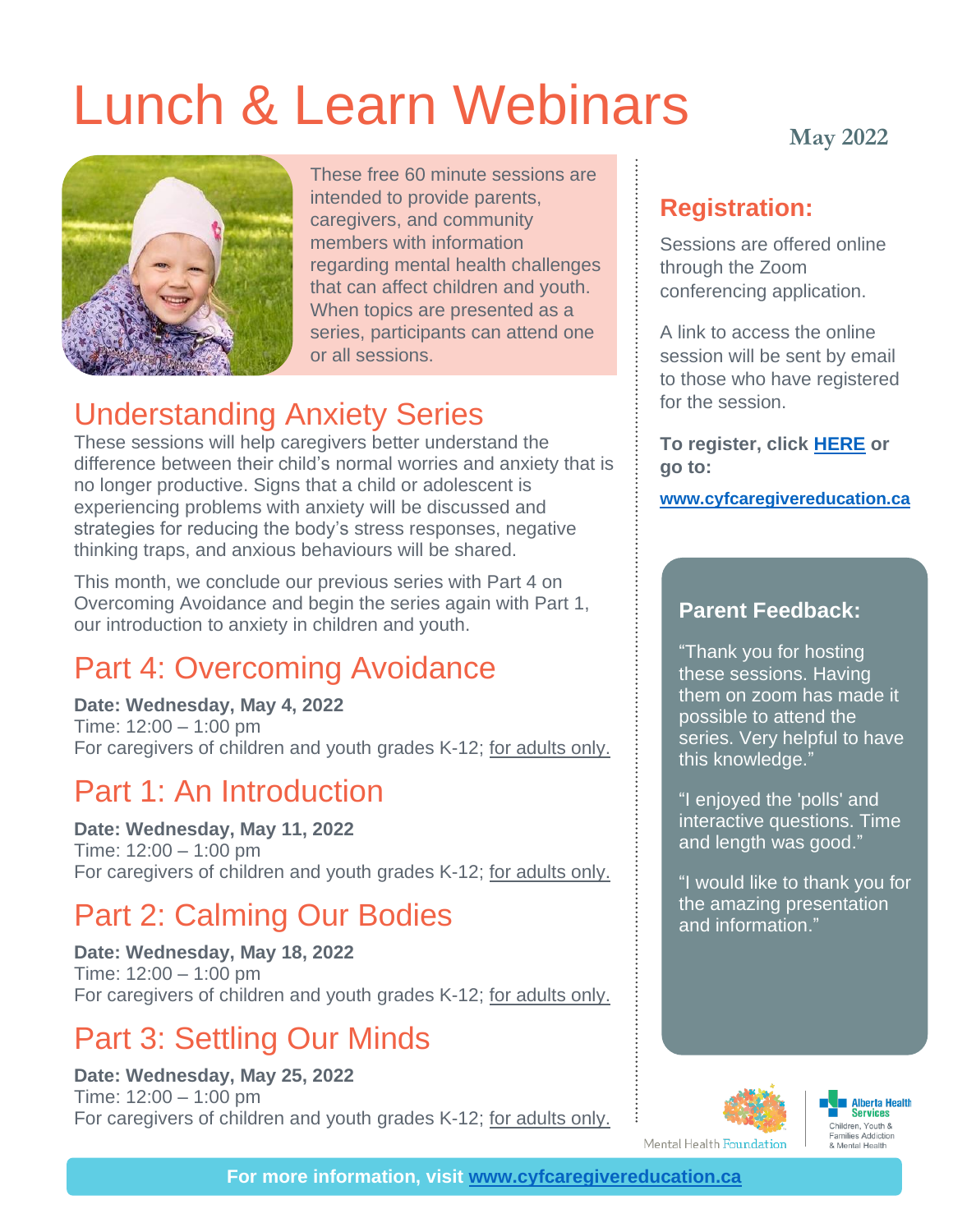# [Lunch & Learn Webinars](https://www.surveymonkey.com/r/LunchandLearnONLINE202020201)



These free 60 minute sessions are intended to provide parents, caregivers, and community members with information regarding mental health challenges that can affect children and youth. When topics are presented as a series, participants can attend one or both sessions.

## Parenting Teens in the 21<sup>st</sup> Century **Respectful Limit Setting with Adolescents**

In these sessions, we will explore the challenges of being a teenager and the importance of the parent/teen relationship. We will continue to look at ways to increase communication and understanding around healthy boundaries with your teen.

**Part 1: Tuesday, May 3, 2022** Time: 12:00 – 1:00 pm For caregivers of youth grades 7-12; for adults only.

**Part 2: Tuesday, May 10, 2022** Time: 12:00 – 1:00 pm For caregivers of youth grades 7-12; for adults only.

## Parenting Strategies that Promote Positive Mental Health

Explore factors that contribute to your child's mental health and wellness and learn how you can be your child's greatest mental health asset.

**Part 1: Tuesday, May 17, 2022** Time: 12:00 – 1:00 pm For caregivers of children grades K-6; for adults only.

**Part 2: Tuesday, May 24, 2022** Time: 12:00 – 1:00 pm For caregivers of children grades K-6; for adults only. **May 2022**

## **Registration:**

Sessions are offered online through the Zoom conferencing application.

A link to access the online session will be sent by email to those who have registered for the session.

**To register, click [HERE](https://www.cyfcaregivereducation.ca/virtual-education) or go to:**

**[www.cyfcaregivereducation.ca](http://www.cyfcaregivereducation.ca/)**

#### **Parent Feedback:**

"Excellent topic, simple, and doable. Good information. Thank you for this information in times like these with so much stress to deal with."

"Great webinar, one of the better ones I have been to."

"I really appreciated the way manner in which both presenters delivered their material."